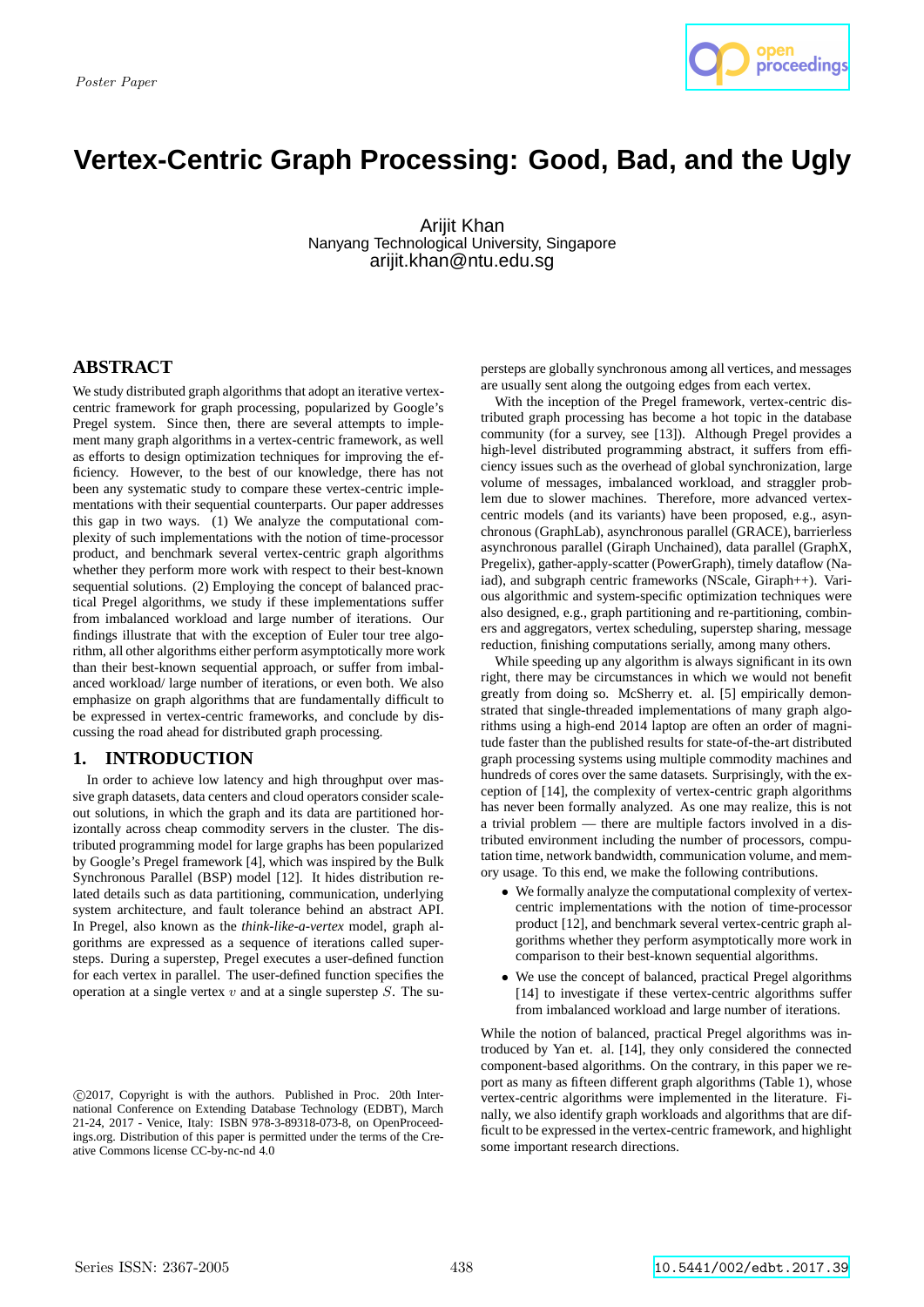|              | Graph                                   | Vertex-Centric |                                       | <b>Best Sequential</b>       |                                          | Vertex-Centric |                |
|--------------|-----------------------------------------|----------------|---------------------------------------|------------------------------|------------------------------------------|----------------|----------------|
|              | Workload                                | Algorithm      | Complexity                            | Algorithm                    | Complexity                               | More Work?     | BPPA?          |
|              | Diameter (Unweighted)                   | [6]            | $\overline{\mathcal{O}(mn)}$          | <b>BFS</b> [9]               | $\mathcal{O}(mn)$                        | No             | N <sub>0</sub> |
| <sup>2</sup> | PageRank <sup>1</sup>                   | [4]            | $\mathcal{O}(mK)$                     | power iteration              | $\mathcal{O}(mK)$                        | N <sub>0</sub> | N <sub>0</sub> |
|              | <b>Connected Component</b>              | Hash-Min [4]   | $\mathcal{O}(m\delta)$                | BFS[3]                       | $\overline{\mathcal{O}}(m+n)$            | Yes            | N <sub>0</sub> |
|              | <b>Connected Component</b>              | $S-V[14]$      | $\mathcal{O}((m+n)\log n)$            | BFS[3]                       | $\overline{\mathcal{O}}(m+n)$            | Yes            | N <sub>0</sub> |
|              | <b>Bi-Connected Component</b>           | [14]           | $\mathcal{O}((m+n)\log n)$            | <b>DFS</b> [3]               | $\mathcal{O}(m+n)$                       | Yes            | N <sub>0</sub> |
| 6            | <b>Weakly Connected Component</b>       | [14]           | $\overline{\mathcal{O}((m+n)\log n)}$ | BFS[3]                       | $\overline{\mathcal{O}}(m+n)$            | Yes            | N <sub>0</sub> |
|              | <b>Strongly Connected Component</b>     | [14]           | $\overline{\mathcal{O}((m+n)\log n)}$ | $\overline{DFS}$ [11]        | $\mathcal{O}(m+n)$                       | Yes            | N <sub>0</sub> |
| 8            | <b>Euler Tour of Tree</b>               | [14]           | $\mathcal{O}(n)$                      | DFS                          | $\mathcal{O}(n)$                         | N <sub>0</sub> | <b>Yes</b>     |
| 9            | Pre- & Post-order Tree Traversal        | 141            | $\overline{\mathcal{O}(n \log n})$    | <b>DFS</b>                   | $\mathcal{O}(n)$                         | Yes            | <b>Yes</b>     |
| 10           | Spanning Tree                           | [14]           | $\mathcal{O}((m+n)\log n)$            | <b>BFS</b>                   | $\overline{\mathcal{O}}(m+n)$            | Yes            | N <sub>0</sub> |
| 11           | Minimum Cost Spanning Tree <sup>1</sup> | [10]           | $\mathcal{O}(\delta m \log n)$        | Chazelle's algorithm         | $\mathcal{O}(m\alpha(m,n))$              | Yes            | N <sub>0</sub> |
|              | Betweenness Centrality (Unweighted)     | [8]            | $\overline{\mathcal{O}(mn)}$          | Brandes' algorithm           | $\mathcal{O}(mn)$                        | N <sub>0</sub> | No             |
| 13           | Single-Source Shortest Path             | [4]            | $\mathcal{O}(mn)$                     | Dijkstra with Fibonacci heap | $\mathcal{O}(m + n \log n)$              | Yes            | N <sub>0</sub> |
| 14           | All-pair Shortest Paths (Unweighted)    | [6]            | $\mathcal{O}(mn)$                     | Chan's algoithm              | $\mathcal{O}(mn)$                        | N <sub>0</sub> | N <sub>0</sub> |
| 15           | <b>Graph Simulation</b>                 | [1]            | $\mathcal{O}(m^2(n_q + m_q))$         | Henzinger et. al. [2]        | $\mathcal{O}\left((m+n)(m_q+n_q)\right)$ | Yes            | N <sub>0</sub> |

Table 1: Efficiency analysis for vertex-centric graph algorithms: # nodes =  $n$ , # edges =  $m$ , diameter =  $\delta$ 



(a) Superstep 0 (b) Superstep 1 (c) Superstep 2 Figure 1: Vertex-centric algorithm for diameter computation in unweighted graphs

# **2. PRELIMINARIES**

# **2.1 Time-Processor Product**

Time-processor product was employed by Valiant [12] as a complexity measure of algorithms on the BSP model, defined by the following parameters. (1) Bandwidth parameter is  $q$ , that measures the permeability of the network to continuously send traffic to uniformly-random destinations. The parameter  $g$  is defined such that an h-relation will be delivered in time  $hg.$  (2) Synchronization periodicity is L, where the components at regular intervals of L time units are synchronized. In a superstep of periodicity  $L, L$  local operations and  $|L/g|$ -relation message patterns can be realized. (3) The number of processors is p. Let  $w_i$  be the amount of local work performed by processor i in a given superstep. Assume  $s_i$  and  $r_i$  be the number of messages sent and received, respectively, by processor *i*. Let  $w = \max_{i=1}^{p} w_i$ , and  $h = \max_{i=1}^{p} (\max(s_i, r_i))$ . Then, the time for a superstep is  $\max(w, gh, L)$ .

If we have multiple processors, we can solve a problem more quickly by dividing it into independent sub-problems and solving them at the same time, one at each processor. Given an input size  $n$ , the running time  $T(n)$  is the elapsed time from when the first processor begins executing to when the last processor stops executing. A BSP algorithm for a given problem is called efficient if its processor bound  $P(n)$  and time bound  $T(n)$  are such that time-processor product  $P(n)T(n) = \mathcal{O}(S)$ , where S is the running time of the best-known sequential algorithm for the problem, provided that L and  $q$  are below certain critical values. Therefore, with this metric, we measure whether a vertex-centric algorithm performs more work, compared to the problem's best-known sequential algorithm.

# **2.2 Balanced, Practical Pregel Algorithms**

For an undirected graph, we denote by  $d(v)$  the degree of vertex v. On the other hand, let  $d_{in}(v)$  and  $d_{out}(v)$  denote the in-degree and out-degree, respectively, of vertex  $v$  in a directed graph. A Pregel algorithm is called a balanced, practical Pregel algorithm (BPPA) [14] if it satisfies the following. (1) Each vertex  $v$  uses  $\mathcal{O}(d(v))$  (or,  $\mathcal{O}(d_{in}(v)+d_{out}(v))$ ) storage. (2) The time complexity of the vertex-compute() function for each vertex v is  $\mathcal{O}(d(v))$ (or,  $\mathcal{O}(d_{in}(v) + d_{out}(v))$ ). (3) At each superstep, the size of the

messages sent/received by each vertex v is  $\mathcal{O}(d(v))$  (or,  $\mathcal{O}(d_{in}(v)+$  $d_{out}(v)$ ). (4) The algorithm terminates after  $\mathcal{O}(\log n)$  supersteps. Properties 1-3 offer good load balancing and linear cost at each superstep, whereas property 4 impacts the total running time.

# **3. COMPLEXITY ANALYSIS**

We summarize the complexity of fifteen vertex-centric graph algorithms in Table 1. We shall discuss five of them in the following.

## **3.1 Diameter Computation**

We consider a vertex-centric algorithm [6] that computes the exact diameter of an unweighted graph. Let us denote the eccentricity  $\epsilon(v)$  of a vertex v as the largest hop-count distance from v to any other vertex in the graph. The diameter  $\delta$  of the graph is defined as the maximum eccentricity over all its nodes. Instead of finding this largest vertex eccentricity one-by-one, the algorithm works by computing the eccentricity of all vertices simultaneously.

We illustrate in Figure 1 the eccentricity computation method of one vertex. Initially, each vertex adds it's own unique id to the outgoing messages (sent along the outgoing edges) and also to the history set, which resides in the local memory of that vertex. After the initial superstep, the algorithm operates by iterating through the set of received ids, which correspond to the vertices that sent the original messages. The receiving vertex then constructs a set of outgoing messages by adding each element of the incoming set which was not seen yet. The reason for keeping a history of the originating ids that were received earlier is to prevent the re-propagation of a message to the same vertices. The history set also serves to prune the set of total messages by eliminating message paths that would never result in the vertex's eccentricity.

Assuming the graph is connected, each vertex will process a message from each originating vertex exactly once. The algorithm terminates when the largest eccentricity is calculated; and therefore, the diameter of the graph is equal to the number of supersteps (minus 1, for the final, non-processing superstep).

Since each vertex generates a unique message, there are total  $\Theta(n)$  messages. Each message is passed  $\mathcal{O}(m)$  times, resulting in a message complexity of  $\mathcal{O}(mn)$ . There are total  $\mathcal{O}(\delta)$  supersteps. Each vertex processes  $n$  messages; therefore, the overall computation cost is  $O(n^2)$ . Assuming bandwidth parameter  $2 g = O(1)$ , the time-processor product =  $\mathcal{O}(mn)$ , which is equal to the complexity of the best-known sequential algorithm.

However, this vertex-centric algorithm is not BPPA because: (1) The number of messages that each vertex  $v$  relays can be asymptotically larger than  $\mathcal{O}(d(v))$  at later supersteps. (2) Given that each vertex  $v$  must store a history of the messages received, each vertex stores  $\mathcal{O}(n)$  vertex IDs, which is larger than  $\mathcal{O}(d(v))$ . (3) There are total  $\mathcal{O}(\delta)$  supersteps, which could be larger than  $\mathcal{O}(\log n)$ .

 $1_K$  is # iterations for convergence,  $\alpha()$  functional inverse of Ackermann's function.  $n_q$  and  $m_q$  the number of nodes and edges, respectively, in the query graph.

 $2\overline{P}$  For higher values of g, the time-processor product would be even higher.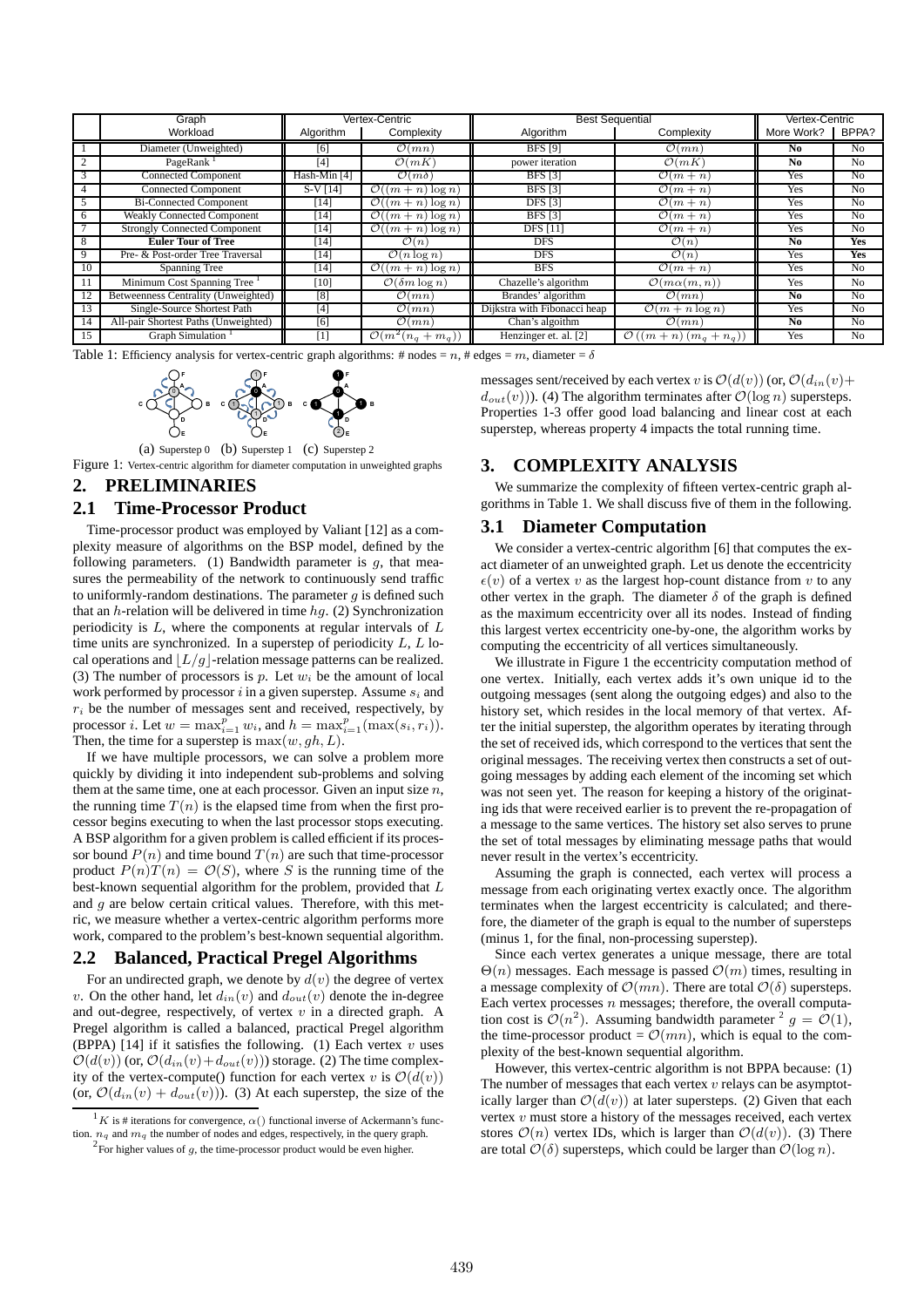

# **3.2 Connected Component**

We study two vertex-centric algorithms: Hash-min and S-V [14].

#### *3.2.1 Hash-Min Algorithm*

We assume that each vertex in a graph  $G$  is assigned a unique ID. The color of a connected component in  $G$  is defined as the smallest vertex among all vertices in the component. In Superstep 1, each vertex v initializes  $min(v)$  as the smallest vertex in the set  $({v} \cup$  $neighbors(v)$ , sends  $min(v)$  to all v's neighbors, and votes to halt. In each subsequent superstep, a vertex  $v$  obtains the smallest vertex from the incoming messages, denoted by  $u$ . If  $u < v$ ,  $v$ sets  $min(v) = u$  and sends  $min(v)$  to all its neighbors. Finally,  $v$  votes to halt. When all vertices vote to halt and there is no new message in the network, the algorithm terminates.

It takes at most  $\mathcal{O}(\delta)$  supersteps for the ID of the smallest vertex to reach all the vertices in a connected component, and in each superstep, each vertex v takes at most  $\mathcal{O}(d(v))$  time to compute  $min(v)$  and sends/receives  $\mathcal{O}(d(v))$  messages each using  $\mathcal{O}(1)$ space. Therefore, it is a balanced Pregel algorithm (i.e., satisfies properties 1-3), but not BPPA since the number of supersteps can be larger than  $\mathcal{O}(\log n)$ , e.g., for a straight-line graph.

Each superstep consists of  $\mathcal{O}(m)$  messages and  $\mathcal{O}(m)$  computations. Assuming  $q = \mathcal{O}(1)$ , the time-processor product is  $\mathcal{O}(m\delta)$ . This is more than the complexity of the best-known sequential algorithm, which is due to BFS with complexity  $\mathcal{O}(m + n)$ .

# *3.2.2 Shiloach-Vishkin (S-V) Algorithm*

In the S-V algorithm, each vertex  $u$  maintains a pointer  $D[u]$ . Initially,  $D[u] = u$ , forming a self-loop as depicted in Figure 2(a). During the algorithm, vertices are arranged by a forest such that all vertices in each tree in the forest belong to the same connected component. The tree definition is relaxed a bit to allow the tree root w to have a self-loop (see Figures 2(b) and 2(c)), i.e.,  $D[w] = w$ ; while  $D[v]$  of any other vertex V in the tree points to v's parent.

The S-V algorithm proceeds in iterations, and in each iteration, the pointers are updated in three steps (Figure 3): (1) *tree hooking*: for each edge  $(u, v)$ , if u's parent  $w = D[u]$  is a tree root, hook w as a child of v's parent  $D[v]$  (i.e., merge the tree rooted at w into v's tree); (2) *star hooking*: for each edge  $(u, v)$ , if u is in a star (see Figure 2(c) for an example of star), hook the star to  $v$ 's tree as Step (1) does; (3) *shortcutting*: for each vertex  $v$ , move vertex  $v$  and its descendants closer to the tree root, by hooking  $v$  to the parent of v's parent, i.e., setting  $D[v] = D[D[v]]$ . The algorithm terminates when every vertex is in a star. We perform tree hooking in Step (1) and star hooking in Step (2) only if  $D[v] < D[u]$ , which ensures that the pointer values monotonically decrease.

It was proved that the above S-V algorithm computes connected



Figure 4: Euler Tour and MCST construction

components in  $\mathcal{O}(\log n)$  supersteps [14]. However, the algorithm is not a BPPA because a vertex  $v$  may become the parent of more than  $d(v)$  vertices and hence receives/sends more than  $d(v)$  messages in a superstep. On the other hand, the overall number of messages and computations in each superstep are bounded by  $\mathcal{O}(n)$  and  $\mathcal{O}(m)$ , respectively. With  $g = \mathcal{O}(1)$ , we have the time-processor product =  $\mathcal{O}((m + n) \log n)$ . As earlier, this is higher than the complexity of the best-known sequential algorithm.

# **3.3 Euler Tour Tree Traversal**

A Euler tour is a representation of a tree, where each tree edge  $(u, v)$  is considered as two directed edges  $(u, v)$  and  $(v, u)$ . As shown in Figure 4(a), a Euler tour of the tree is simply a Eulerian circuit of the directed graph, that is, a trail that visits every edge exactly once, and ends at the same vertex where it starts.

We assume that the neighbors of each vertex v are sorted according to their IDs, which is usually common for an adjacency list representation of a graph. For a vertex v, let  $first(v)$  and  $last(v)$  be the first and last neighbor of v in that sorted order; and for each neighbor u of v, if  $u \neq last(v)$ , let  $next_v(u)$  be the neighbor of  $v$  next to  $u$  in the sorted adjacency list. We also define  $next_v(last(v)) = first(v)$ . As an example, in Figure 4(a),  $first(0) = 1, last(0) = 6, next_0(1) = 5, and next_0(6) = 1.$ 

Yan et. al. [14] designed a 2-superstep vertex-centric algorithm to construct the Euler tour as given below. In Superstep 1, each vertex v sends message  $\langle u, next_v(u) \rangle$  to each neighbor u; in Supertep 2, each vertex u receives the message  $\langle u, next_v(u) \rangle$  sent from each neighbor v, and stores  $next_v(u)$  with v in u's adjacency list. Thus, for every vertex  $u$  and each of its neighbor  $v$ , the next edge of  $(u, v)$  is obtained as  $(v, next_v(u))$ , which is the Euler tour.

The algorithm requires a constant number of supersteps. In every superstep, each vertex v sends/receives  $\mathcal{O}(d(v))$  messages, each using  $\mathcal{O}(1)$  space. By implementing  $next_v(.)$  as a hash table associated with v, we can obtain  $next_v(u)$  in  $\mathcal{O}(1)$  expected time given u. Therefore, the algorithm is BPPA. In addition, with  $g = \mathcal{O}(1)$ , the time-processor product =  $\mathcal{O}(n)$ . This matches with the time complexity of the best-known sequential algorithm.

## **3.4 Minimum Cost Spanning Tree**

Salihoglu et. al. implemented the parallel (vertex-centric) version of Boruvka's minimum cost spanning tree (MCST) algorithm [10] for a weighted, undirected graph  $G$ . The algorithm iterates through the following phases, each time adding a set of edges to the MCST  $S$  it constructs, and removing some vertices from  $G$  until there is just one vertex, in which case the algorithm halts.

**1. Min-Edge-Picking:** In parallel, the edge list of each vertex is searched to find the minimum weight edge from that vertex. Ties are broken by selecting the edge with minimum destination ID. Each picked edge  $(v, u)$  is added to S. As proved in Boruvka's algorithm, the vertices and their picked edges form disjoint subgraphs  $T_1, T_2, \ldots, T_k$ , each of which is a *conjoined-tree*, i.e., two trees, the roots of which are joined by a cycle (Figure 4(b)). We refer to the vertex with the smaller ID in the cycle of  $T_i$  as the super-vertex of  $T_i$ . All other vertices in  $T_i$  are called its subvertices. The following steps merge all of the sub-vertices of every  $T_i$  into the super-vertex of  $T_i$ .